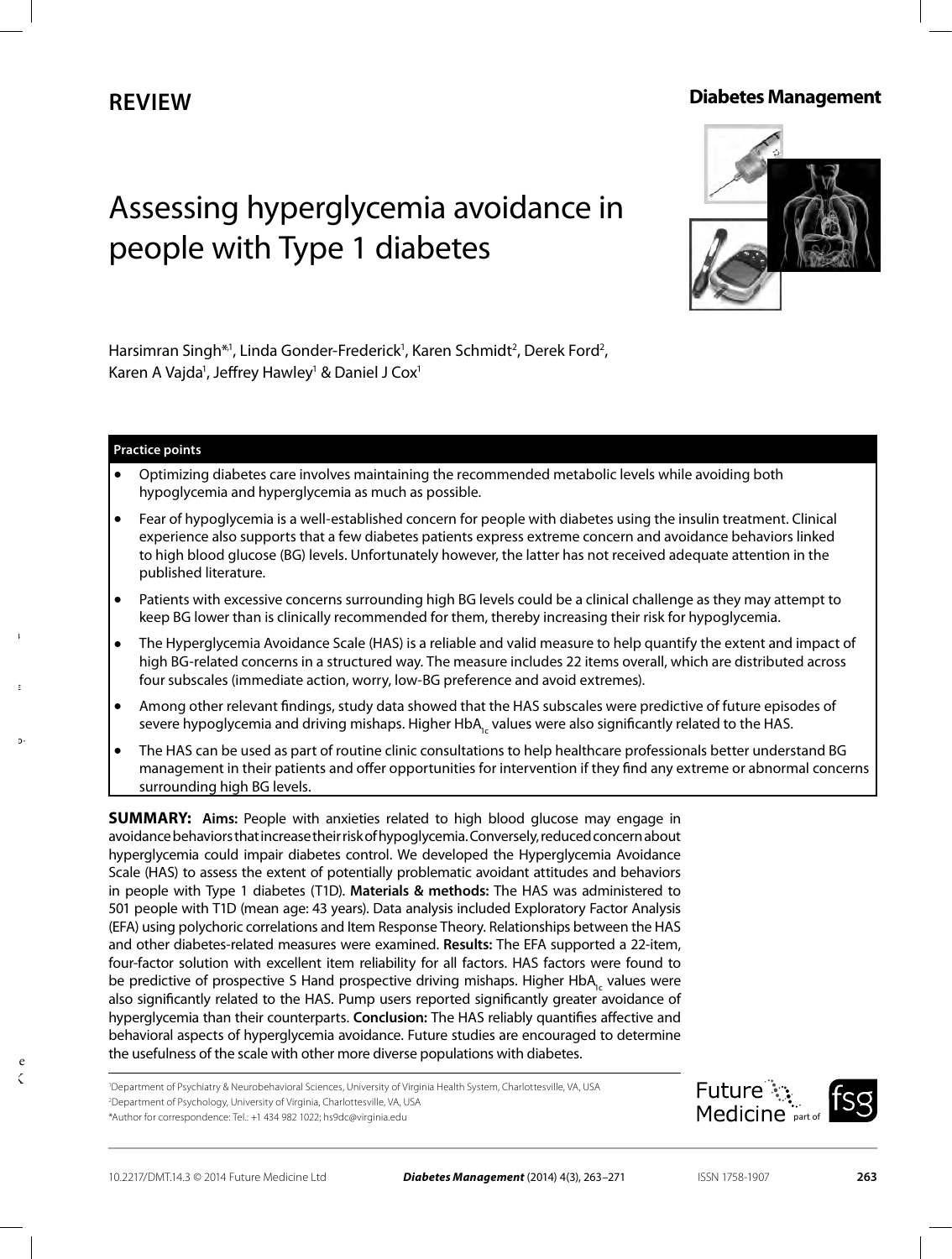#### **Keywords**

- anxiety avoidance
- diabetes complications
- driving mishaps
- high blood glucose
- hyperglycemia
- hypoglycemia quality of
- life severe hypoglycemia
- Type 1 diabetes

Despite recent clinical and technological advancements, optimal diabetes care remains a delicate balancing act of maintaining adequate metabolic control while avoiding both hypoglycemia and hyperglycemia, especially for patients using insulin [1–6]. Fear of hypoglycemia (FoH) is a well-established concern in people with diabetes using insulin [7–11]. Some level of concern or fear of hypoglycemia is medically justified and adaptive, given the potentially dangerous consequences of severe episodes. However, a few patients, including those who have experienced episodes of severe hypoglycemia (SH), may consider its clinical and psychosocial effects more dangerous and imminent than the consequences of maintaining higher than recommended blood glucose (BG) levels [10]. Likewise, clinical experience and evidence supports that some patients may develop extreme concern and avoidance behaviors related to high BG levels, reflecting extreme fear of hyperglycemia, which can adversely affect diabetes management and control [12].

Concerns about high BG levels may result from various factors including: diabetes education (e.g., people may know that high BG levels should be avoided but do not fully understand why BG rises and how to manage it), unpleasant symptoms related to high BG levels (e.g., tiredness, low energy and irritability), and/ or worries about developing long-term diabetes complications [13,14]. Patients with excessive concern for high BG levels may engage in more extreme behaviors to avoid hyperglycemia, including targeting BG levels that are clinically low or unsafe for them, potentially increasing their risk of frequent hypoglycemic episodes and their negative sequelae; for example, impaired awareness of hypoglycemia, increased drivingrelated risks. These patients may pose a significant challenge to healthcare professionals as they may be so focused on avoiding high BG levels that they either ignore or underestimate the dangers related to frequent hypoglycemia episodes, sometimes believing these to be necessary for good BG control [13].

Unfortunately, the potentially damaging impact of fear and atypical avoidance of hyperglycemia on patients' diabetes management and quality of life has not received much research attention. In part, this may be because people with diabetes are generally inundated with information about the association between high BG levels and development of complications,

which they could perceive as a 'point of no return' in terms of disease progression. The consequences of high BG levels are very well established. However, sensitizing patients to the complications related to high BG levels without balancing it with how they can avoid hyperglycemia can push people to accept hypoglycemia as a viable option to avoiding high BG levels. To date, only a handful of published reports have recognized the existence and impact of fear of hyperglycemia in the diabetes population [12–16]. Understanding patients' concerns and subsequent behaviors related to high BG is crucial, given how these factors could affect not only their day-to-day adjustment with diabetes but may also predict their success at using new technologies such as continuous glucose monitoring, which provides them with more control over BG levels [12,16]. To the best of our knowledge, there are no reliable and valid published measures that quantify the extent and impact of hyperglycemia-related concern in a structured way.

To quantify the degree of hyperglycemia avoidance in people with Type 1 diabetes (T1D), we developed the Hyperglycemia Avoidance Scale (HAS) with help from an expert panel including physicians  $(n = 3)$ , psychologists (n = 5), diabetes healthcare professionals  $(n = 2)$  and semi-structured interviews conducted with T1D patients. The expert panel developed the first draft of items highlighting avoidance of high BG levels based on their experiences with their patients. These draft items were then reviewed by ten people with T1D who offered their feedback on the draft items and made recommendations for changes where necessary. After development of the first draft of the questionnaire, it was administered toT1D individuals who were participating in a larger Diabetes and Driving Study (DDST) designed to investigate factors affecting driving safety in these patients [17]. The purpose of the present study was to conduct psychometric evaluation of the HAS and highlight its clinical and research application in the diabetes community. Various hypotheses were tested, including establishing whether HAS is a reliable and valid measure of hyperglycemia avoidance. We hypothesized that frequent episodes of SH would be associated with higher scores on the HAS, in that participants high in hyperglycemia avoidance would have higher risk for hypoglycemia.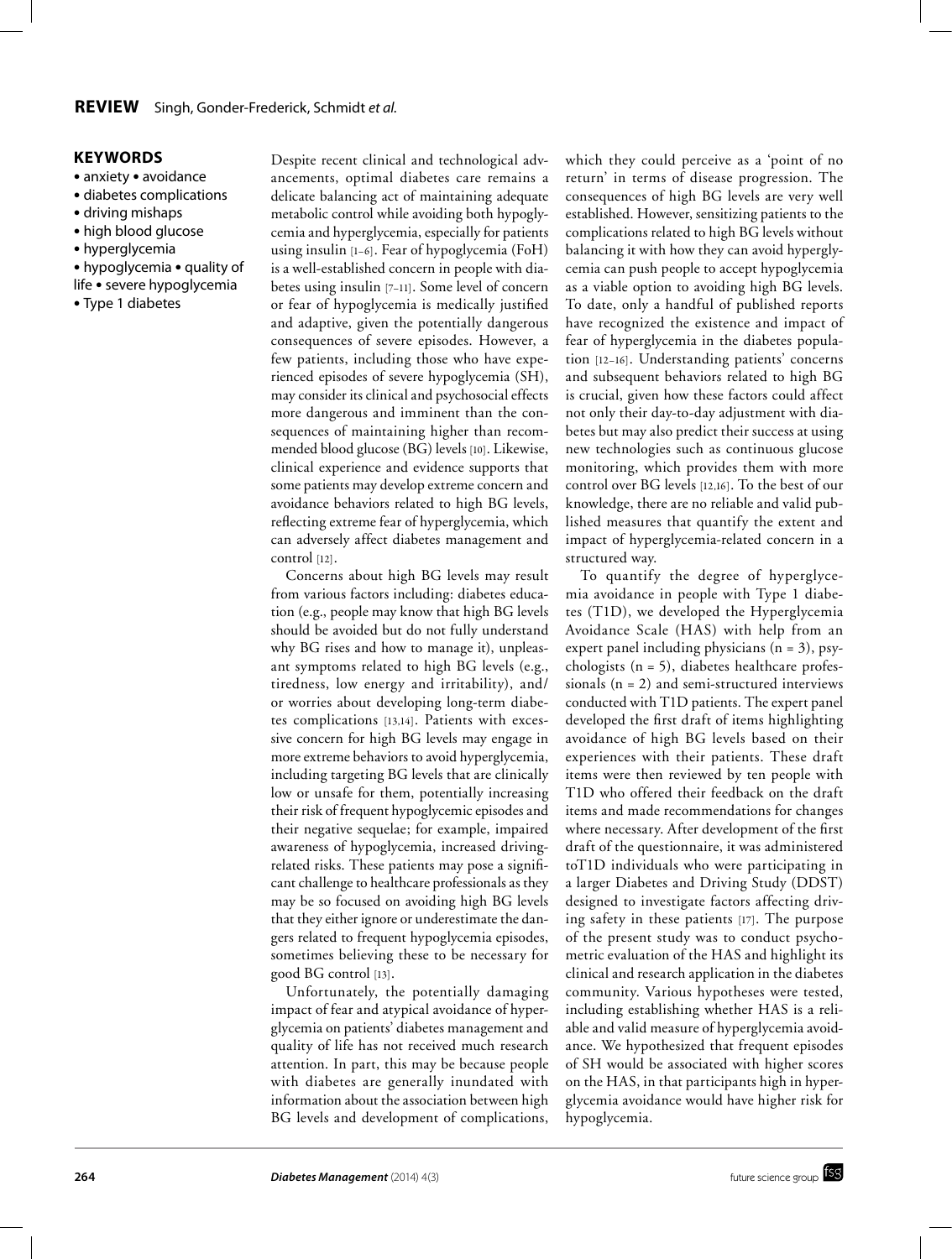## **Research design & methods** ● **Study population & design**

Overall, 515 people with T1D recruited from three sites in the USa (University of Virginia [VA, UA], Joslin Diabetes Center [MA, USA] and the International Diabetes Center [MN, USA]) consented to participate in the DDST. Participants were recruited through newspaper, diabetes media and radio advertisements. The Institutional Review Boards at each of these three sites approved the study protocol (IRB numbers: 10244 [VA, UA], CHS# 02-45 [MA, USA] and 1699-02C [MN, USA]). Of all 515 consenting individuals, 501 completed the entire study (Virginia = 121, Massachusetts = 165, Minnesota = 166) **(Table 1)**. Fourteen patients did not complete the study and it is likely that this was due to their personal reasons and not so much study related, as the overall retention rate of the study was quite good. All participants satisfied the inclusion criteria in that they had had a formal clinical diagnosis of T1D for at least 1 year, measured their BG more than twice every day, had been driving more than 5000 miles per year, and had no severe visual and cognitive limitations.

All participants first attended a screening visit to sign an IRB-approved consent form. They were also assessed for hypothesized diabetes-specific and more general risk factors (self-report) that could affect their driving safety. Diabetesrelated risk factors included symptoms of neuropathy, history of SH, hypoglycemia unawareness, fear of hypoglycemia, and avoidance of hyperglycemia (using the HAS). For prospective data collection, participants were provided with data-recording sheets to keep note of any hypoglycemia-related driving mishaps, among other variables. For the following 12 months, participants were contacted monthly to check if they had had any driving mishaps. This manuscript will focus exclusively on the results from the HAS in relation to other key variables from this study. Other results from the parent driving study have been published previously [17].

## **Data analysis**

Descriptive statistical analyses, correlations and group comparisons were performed using SPSS (version 19). Pearson correlations were computed between  $HbA_{1c}$  data and each of the HAS factors. The dimensional structure of the HAS was examined with Exploratory Factor Analysis (EFA) in Mplus [18] using mean- and variance-adjusted weighted least squares estimation on the polychoric correlations of categorical responses (i.e., rating scale of  $0-4$ ) [18]. Typical statistical software packages have EFA procedures that assume continuous data and therefore use Pearson correlations for analysis. The number of factors needed to represent the structure of the HAS was determined using the Kaiser–Guttman criterion of considering factors that have an Eigenvalue greater than 1.0 and by considering factor interpretability. Model fit was further assessed by the Root Mean Square Error of Approximation (RMSEA) statistic, where an RMSEA <0.08 is considered acceptable [19]. Using these considerations, a four-factor solution (HAS-1, HAS-2, HAS-3 and HAS-4) was accepted as showing both good model fit (RMSEA = 0.065; 95% CI: 0.059–0.071) and interpretability **(Table 2)**. Interpretation of the factor loadings was conducted following a Promax (oblique) rotation of the original factor solution. The scale items were developed to sample various aspects of anxiety surrounding high BG levels; therefore, some relationships between items was expected. Employing the Promax rotation allowed the factors to be correlated without forcing any relationships. The correlations among the four factors in this analysis ranged from 0.01 to 0.44.

Item Response Theory (IRT) methods were used to assess the rating scale of HAS items. HAS subscales were analyzed using the Rasch Partial Credit Model (PCM) [20] in Winsteps (version 3.68.0) [21]. Several statistics from PCM results assess item fitness. These include:

- Infit and Outfit statistics which indicate the degree of conformity between responses to an item and persons' measured trait levels, in this case, 'avoiding hyperglycemia';
- Point-measure correlations (which are similar to item-total correlations, ranging from -1 to 1) involving the item score with the PCM trait estimate (relatively high values are desirable). Items with low values should be examined further, and negative values indicate problematic items and/or sample concerns. Although some guidelines are given in the literature (e.g., 0.30 to 0.70 [22]), point-measure correlations depend on the variance of the sample and should be examined in context of other fit statistics);
- Separation index, which indicate the number of statistically distinct trait levels as measured by the scale, with high values desirable; for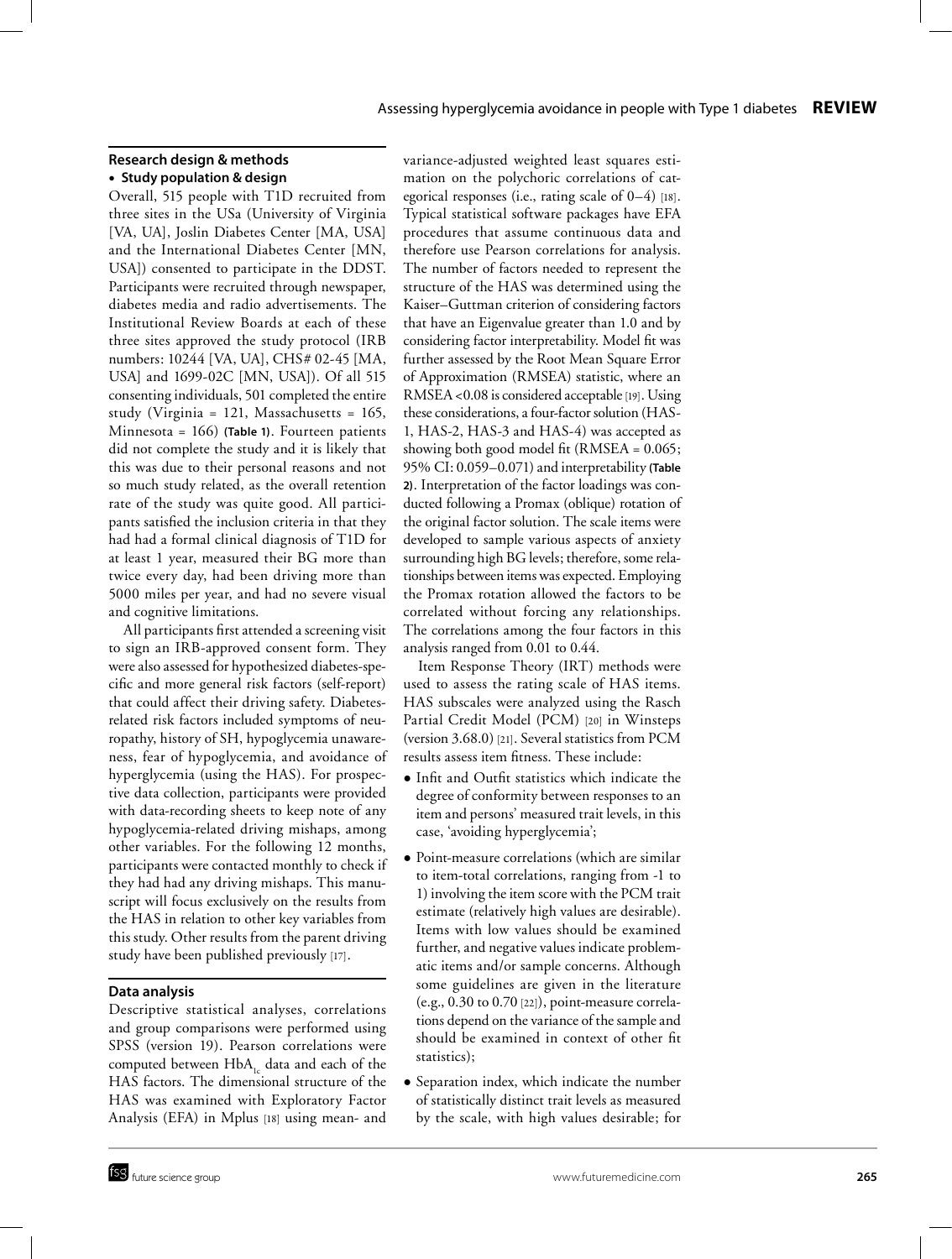#### **Review** Singh, Gonder-Frederick, Schmidt *et al.*

| Table 1. Characteristics of the study population at baseline.                                                                       |                   |  |  |  |  |  |
|-------------------------------------------------------------------------------------------------------------------------------------|-------------------|--|--|--|--|--|
| Characteristic                                                                                                                      | Value             |  |  |  |  |  |
| N                                                                                                                                   | 501               |  |  |  |  |  |
| Sex (% female)                                                                                                                      | 52.40             |  |  |  |  |  |
| Age (years)                                                                                                                         | $42.64 \pm 12.63$ |  |  |  |  |  |
| Duration of diabetes (years)                                                                                                        | $25.13 \pm 12.78$ |  |  |  |  |  |
| Ethnicity:                                                                                                                          |                   |  |  |  |  |  |
| Non-Hispanic white                                                                                                                  | 485 (97.60)       |  |  |  |  |  |
| African-American                                                                                                                    | 7(1.40)           |  |  |  |  |  |
| Hispanic, other                                                                                                                     | 5(1)              |  |  |  |  |  |
| Education <sup>+</sup> :                                                                                                            |                   |  |  |  |  |  |
| <12 years                                                                                                                           | 10(2.00)          |  |  |  |  |  |
| 12 years                                                                                                                            | 48 (9.70)         |  |  |  |  |  |
| $13-15$ years                                                                                                                       | 108 (21.90)       |  |  |  |  |  |
| 16 years                                                                                                                            | 161 (32.60)       |  |  |  |  |  |
| >16 years                                                                                                                           | 167 (33.80)       |  |  |  |  |  |
| Marital status <sup>†</sup> :                                                                                                       |                   |  |  |  |  |  |
| Single                                                                                                                              | 121 (24.2)        |  |  |  |  |  |
| Married                                                                                                                             | 292 (58.5)        |  |  |  |  |  |
| Cohabitating                                                                                                                        | 25(5.0)           |  |  |  |  |  |
| Divorced                                                                                                                            | 55 (11.0)         |  |  |  |  |  |
| Widowed                                                                                                                             | 6(1.2)            |  |  |  |  |  |
| Pump user                                                                                                                           | 258 (52)          |  |  |  |  |  |
| Total insulin units/day                                                                                                             | $41.26 \pm 19.55$ |  |  |  |  |  |
| Insulin injections/day <sup>#</sup>                                                                                                 | $2.05 \pm 1.94$   |  |  |  |  |  |
| $HbA_{1c}$                                                                                                                          | $7.8 \pm 0.8$     |  |  |  |  |  |
| Data are n, mean ± standard deviation (range) or n (%).<br><sup>+</sup> Cases may not add up to the total because of nonresponders. |                   |  |  |  |  |  |

‡ Information on the type of insulin used was not collected.

example, a separation of '2' indicates that two trait levels are distinct; a separation of '3' indicates three levels, and so on. Separation is computed as the square root of the ratio of reliability to 1-relaibility. Hence, a test with 0.95 reliability has a separation index of 4.35, indicating approximately 4 statistically distinct trait levels.

Item and person reliability for the HAS was assessed separately for the four factors using reliability statistics in Winsteps. Rasch item reliability gives a value indicating the predictability of items difficult to endorse actually being difficult items, and items easier to endorse actually being easier items [21]. In the context of this study, the concept of item difficulty indicates its location on the trait scale, reflecting the tendency for persons to endorse positively worded items with an 'always' response. Items with few strongly endorsed responses indicate high difficulty or location, and items with many strongly endorsed responses indicate low difficulty or location. High item reliability is desirable, and it is associated with a large item difficulty or location range and/or a large sample of persons, and is uninfluenced by the number of items in the scale.

#### **Results**

● **Exploratory factor analysis & item analysis** The initial item development phase of the HAS scale generated 24 items **(Table 2)**. Each item has a five-point Likert scale response option ranging from 0 (never) to 4 (always) with a middle point of 2 (sometimes).

A few items were identified as problematic during the EFA **(Table 2)**. Items 2 and 4 did not load reasonably (loadings <0.30) [23] on any of the four factors, and were therefore dropped from the scale and any further analysis. Items 16, 18, 21 and 23 crossloaded on two of the four factors and were finally assigned to individual factors based on their loading strength and item statistics (infit and outfit measures, point measure correlation). For example, Item 16 loaded on both HAS-2 (0.59) and HAS-3 (0.36), but it was finally included as part of HAS-2 (infit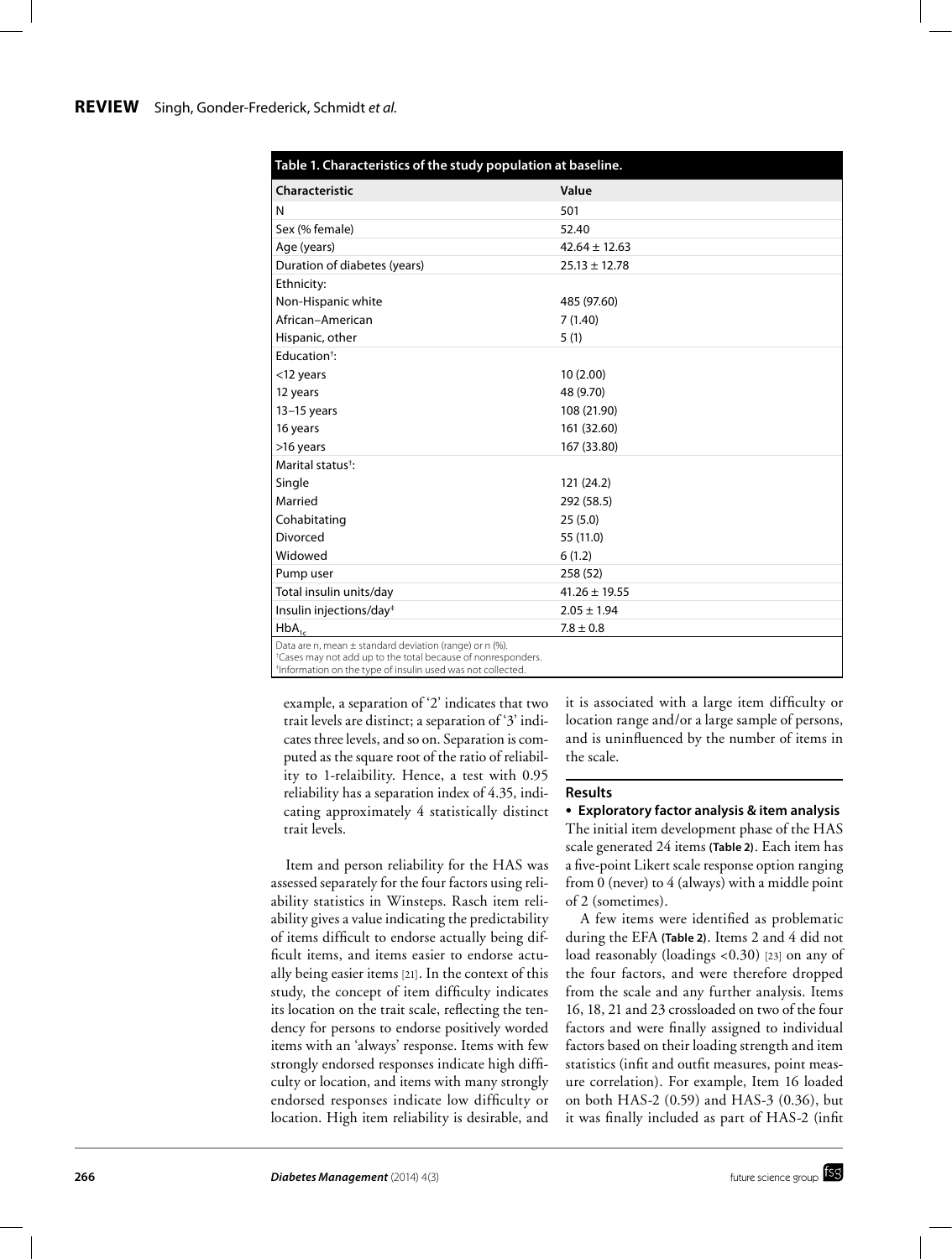| Table 2. Exploratory factor analysis results: mean scores and factor loadings on the four factors.                                                                                                                                                                                                                                                                                                                                                                       |                                                                                                                |                                  |          |         |                 |                 |  |  |  |
|--------------------------------------------------------------------------------------------------------------------------------------------------------------------------------------------------------------------------------------------------------------------------------------------------------------------------------------------------------------------------------------------------------------------------------------------------------------------------|----------------------------------------------------------------------------------------------------------------|----------------------------------|----------|---------|-----------------|-----------------|--|--|--|
| Item                                                                                                                                                                                                                                                                                                                                                                                                                                                                     | Item wording                                                                                                   | <b>Scores</b><br>(mean $\pm$ SD) | $F1^+$   | $F2^*$  | F3 <sup>6</sup> | F4 <sup>1</sup> |  |  |  |
|                                                                                                                                                                                                                                                                                                                                                                                                                                                                          | How often do you:                                                                                              |                                  |          |         |                 |                 |  |  |  |
| 1                                                                                                                                                                                                                                                                                                                                                                                                                                                                        | try to lower your blood sugar as soon as it $2.96 \pm 1.11$<br>is higher than 200 mg/dl?                       |                                  | 0.68     | 0.10    | 0.13            | 0.01            |  |  |  |
| 12                                                                                                                                                                                                                                                                                                                                                                                                                                                                       | test your blood sugar more often when<br>you think it is too high?                                             | $2.91 \pm 1.03$                  | 0.58     | 0.16    | $-0.02$         | 0.18            |  |  |  |
| 6                                                                                                                                                                                                                                                                                                                                                                                                                                                                        | keep your blood sugar in a normal range?                                                                       | $2.89 \pm 0.73$                  | 0.50     | $-0.25$ | 0.06            | 0.05            |  |  |  |
| 7                                                                                                                                                                                                                                                                                                                                                                                                                                                                        | increase your next insulin dose as soon as<br>you know your blood sugar is high?                               | $3.02 \pm 1.04$                  | 0.47     | 0.15    | 0.13            | $-0.16$         |  |  |  |
| 10                                                                                                                                                                                                                                                                                                                                                                                                                                                                       | eat differently after you know your blood<br>sugar is high?                                                    | $2.65 \pm 1.10$                  | 0.31     | 0.05    | 0.09            | 0.29            |  |  |  |
| 19                                                                                                                                                                                                                                                                                                                                                                                                                                                                       | worry about losing your health due to<br>your diabetes?                                                        | $2.23 \pm 1.17$                  | 0.18     | 0.94    | $-0.18$         | $-0.12$         |  |  |  |
| 14                                                                                                                                                                                                                                                                                                                                                                                                                                                                       | worry about heart disease, kidney disease, $2.20 \pm 1.06$<br>blindness and other complications?               |                                  | 0.28     | 0.84    | $-0.15$         | $-0.07$         |  |  |  |
| 15                                                                                                                                                                                                                                                                                                                                                                                                                                                                       | consider high blood sugars to be a serious $1.90 \pm 1.05$<br>problem for you?                                 |                                  | $-0.09$  | 0.59    | $-0.03$         | 0.13            |  |  |  |
| 16                                                                                                                                                                                                                                                                                                                                                                                                                                                                       | feel upset when your blood sugars are<br>too high?                                                             | $2.36 \pm 1.08$                  | 0.24     | 0.59    | 0.36            | $-0.08$         |  |  |  |
| 24                                                                                                                                                                                                                                                                                                                                                                                                                                                                       | worry about your doctor's reaction when<br>your blood sugars are too high?                                     | $1.07 \pm 1.10$                  | $-0.29$  | 0.52    | 0.12            | 0.04            |  |  |  |
| 20                                                                                                                                                                                                                                                                                                                                                                                                                                                                       | worry about not recognizing/realizing<br>that your blood sugar is too high?                                    | $1.41 \pm 1.08$                  | 0.07     | 0.47    | 0.13            | 0.20            |  |  |  |
| 22                                                                                                                                                                                                                                                                                                                                                                                                                                                                       | feel bothered about need to urinate<br>frequently or at inconvenient times?                                    | $1.23 \pm 1.14$                  | $-0.25$  | 0.38    | 0.06            | 0.14            |  |  |  |
| 23                                                                                                                                                                                                                                                                                                                                                                                                                                                                       | worry about not knowing how to lower<br>your blood sugar when it is high?                                      | $0.53 \pm 0.76$                  | $-0.34$  | 0.33    | 0.11            | 0.29            |  |  |  |
| 13                                                                                                                                                                                                                                                                                                                                                                                                                                                                       | prefer to keep your blood sugar too low<br>rather than risk being too high?                                    | $1.11 \pm 1.10$                  | 0.12     | $-0.15$ | 0.75            | 0.07            |  |  |  |
| 17                                                                                                                                                                                                                                                                                                                                                                                                                                                                       | feel comfortable being hypoglycemic<br>sometimes if that is what it takes to<br>control your blood sugar?      | $1.08 \pm 1.06$                  | $-0.06$  | $-0.12$ | 0.58            | 0.03            |  |  |  |
| 3                                                                                                                                                                                                                                                                                                                                                                                                                                                                        | choose to take a little more insulin rather<br>than risk taking too little?                                    | $1.78 \pm 1.05$                  | 0.06     | 0.10    | 0.53            | $-0.16$         |  |  |  |
| 21                                                                                                                                                                                                                                                                                                                                                                                                                                                                       | feel mad at yourself when your blood<br>sugars are too high?                                                   | $1.94 \pm 1.21$                  | 0.12     | 0.51    | 0.45            | $-0.04$         |  |  |  |
| 11                                                                                                                                                                                                                                                                                                                                                                                                                                                                       | avoid situations/activities that might cause $0.99 \pm 1.04$<br>you stress and raise your blood sugar?         |                                  | $-0.02$  | $-0.11$ | 0.07            | 0.67            |  |  |  |
| 9                                                                                                                                                                                                                                                                                                                                                                                                                                                                        | avoid restaurants/social events that tempt $0.81 \pm 0.96$<br>you to eat foods that raise your blood<br>sugar? |                                  | $-0.09$  | $-0.09$ | 0.14            | 0.65            |  |  |  |
| 5                                                                                                                                                                                                                                                                                                                                                                                                                                                                        | check your urine for ketones when your<br>blood sugar is high?                                                 | $0.98 \pm 1.14$                  | 0.17     | $-0.03$ | $-0.20$         | 0.54            |  |  |  |
| 18                                                                                                                                                                                                                                                                                                                                                                                                                                                                       | worry about going into DKA?                                                                                    | $0.74 \pm 0.91$                  | 0.03     | 0.37    | $-0.16$         | 0.52            |  |  |  |
| 8                                                                                                                                                                                                                                                                                                                                                                                                                                                                        | exercise to lower your blood sugar?                                                                            | $1.92 \pm 1.04$                  | 0.19     | 0.02    | 0.03            | 0.36            |  |  |  |
| $2^{\#}$                                                                                                                                                                                                                                                                                                                                                                                                                                                                 | skip snacks your doctor recommends so<br>your blood sugar won't be too high?                                   | $1.16 \pm 1.15$                  | $-0.002$ | 0.27    | 0.13            | 0.10            |  |  |  |
| 4#                                                                                                                                                                                                                                                                                                                                                                                                                                                                       | treat your low blood sugar with as little food $1.38 \pm 1.05$<br>as possible so you won't be too high later?  |                                  | 0.10     | $-0.04$ | 0.22            | 0.15            |  |  |  |
| Factor loadings in bold represent those items that were finally included in that particular factor.<br><sup>†</sup> F1 (HAS-1): immediate action.<br><sup>‡</sup> F2 (HAS-2): worry.<br><sup>§</sup> F3 (HAS-3): low-BG preference.<br><sup>1</sup> F4 (HAS-4): avoid extremes.<br>"Items 2 and 4 were removed from the scale after their psychometric evaluation.<br>DKA: Diabetic ketoacidosis; F: Factor; HAS: Hyperglycemia Avoidance Scale; SD: Standard deviation. |                                                                                                                |                                  |          |         |                 |                 |  |  |  |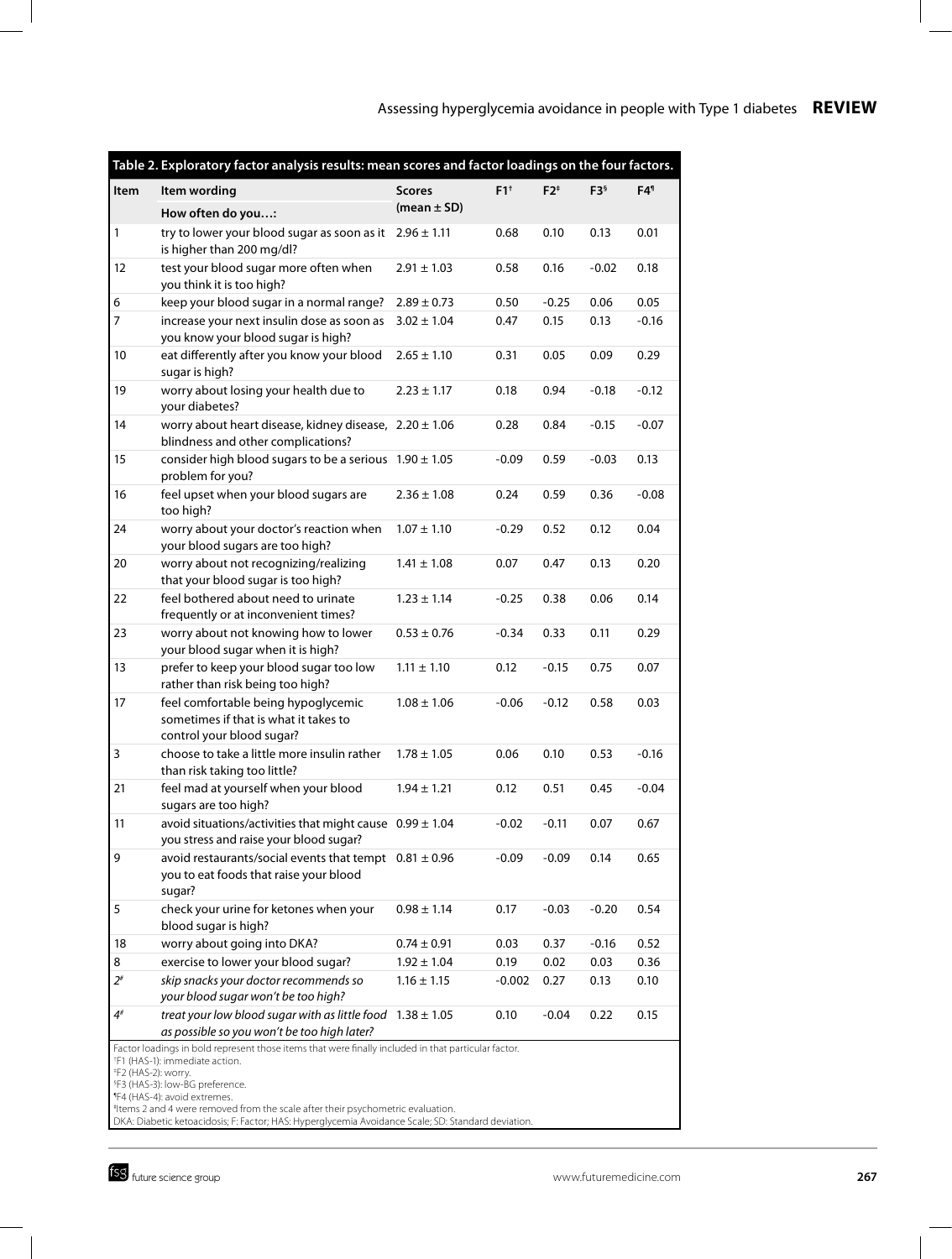and outfit statistics were within acceptable limits [0.6–1.5]) and the point-measure correlations were above 0.5 (desirable values = 0.3 and above). Employing a similar methodology, item 18 was included under HAS-4, item 21 under HAS-3, and item 23 was included as part of HAS-2 (see **Table 2**).

Content of the highest loading items in each of the four HAS factors was examined to enable labeling of the four subscales. Factor 1 (HAS-1, five items) includes items describing immediate actions that patients could take in order to lower their BG levels and was labeled 'Immediate action', Factor 2 (HAS-2, eight items) was labeled 'Worry', as it includes items that relate to high BG-related worry and concerns. Factor 3 (HAS-3, four items) was labeled 'Low BG preference' and included items indicating a tendency to prefer low glucose levels over high. Factor 4 (HAS-4, five items) included items describing actions and concerns related to very high BG levels and was therefore, labeled 'Avoid extremes'. The mean summed scores for the four subscales were 14.43 (SD: 3.09; range: 0–20; possible maximum score: 20), 12.95 (SD: 5.48; range: 0–30; possible maximum score: 32), 5.90 (SD: 3.05; range: 0–15; possible maximum score: 16), and 5.39 (SD: 3.16; range: 0–17; possible maximum score: 20), respectively.

### **Item & person reliability**

Item reliability (true item variance divided by observed item variance) for all four factors was excellent and ranged between 0.92 and 1.00. The person reliability statistic estimates the degree to which the scale differentiates people on the items assessed and is the Rasch equivalent of Cronbach's alpha, although the Rasch estimate slightly underestimates reliability, and Cronbach's alpha overestimates it [21]. Person reliability for the four factors was as follows: HAS-1 =  $0.54$ , HAS-2 =  $0.79$ , HAS-3 = 0.61 and HAS-4 = 0.54. Person reliability for HAS-2 and HAS-3 was acceptable but low for HAS-1 (immediate action) and HAS-4 (avoid extremes). This indicated that our sample had a narrow spread on items for HAS-1 and HAS-4. In other words, the majority of participants scored higher on the HAS-1 factor (i.e., took immediate action to lower BG when it was high) and scored lower on HAS-4 (i.e., were less likely to take steps to avoid situations that could lead to high BG levels). Overall, based on item and person reliability estimates, all items were retained.

## ● **Validity & relationship between HAS subscales & other study variables**

Negative binomial regression was used to evaluate the ability of the four HAS factors to predict the number of SH episodes and total number of prospective hypoglycemia-related driving mishaps. Two separate regression models were specified and tested ( $\alpha$  = 0.05). In the first model, the total number of SH episodes reported by participants over the subsequent 12-month follow-up period was the outcome variable  $(1.02 \pm 3.11)$ and the participants' scores on each of the four HAS factors were included as predictors. Only HAS-3 (low BG preference) was found to be predictive of prospective SH ( $p = 0.002$ ). A summary of this model and a subsequently described model is presented in **Table 3**. Examination of the estimated incidence rate ratio (IRR) for HAS-3 suggests that a 1-point increase in score on this factor would result in a 14% increase in the incident rate of episodes of SH. Generally, if the IRR >1, then an increase in value of the predictor variable is associated with an increase in the number of outcome events, that is, episodes of SH. Conversely, an IRR <1 indicates that an increase in the value of the predictor variable is associated with a decrease in the number of outcome events.

Using the total number of prospectively reported hypoglycemia-related driving mishaps as outcome variable  $(1.65 \pm 3.18)$ , a second negative binomial regression model was specified with the scores on each of the HAS factors included as predictors. As shown in **Table 3**, this model indicated that HAS-2 (worry) is predictive of prospectively reported mishaps ( $p = 0.02$ ).

Significant relationships were also identified between HbA<sub>1c</sub> values and two HAS subscales, in that poorer glycemic control (higher  $HbA<sub>1c</sub>$  values) was negatively associated with a likelihood to take some immediate action to lower BG (HAS-1; r=  $-0.22$ ;  $p < 0.001$ ) and positively associated with worry about high BG levels (HAS-2; r = 0.16; p < 0.001). Participants who were using an insulin pump reported significantly greater mean avoidance of hyperglycemia than their counterparts on two subscales (HAS-1, 15.37 vs 13.49, p < 0.001; and HAS-4, 5.93 vs 4.85, p < 0.001). As expected, all four HAS subscales were significantly correlated with the Hypoglycemia Fear Survey (worry subscale; HAS-1:  $r = 0.11$ ,  $p < 0.01$ ; HAS-2:  $r = 0.51$ , p < 0.001; HAS-3: r = 0.31, p < 0.001; and HAS-4:  $r = 0.25$ ,  $p < 0.001$ ), indicating that those reporting greater concern about and avoidance of high BG levels were also more worried about hypoglycemia.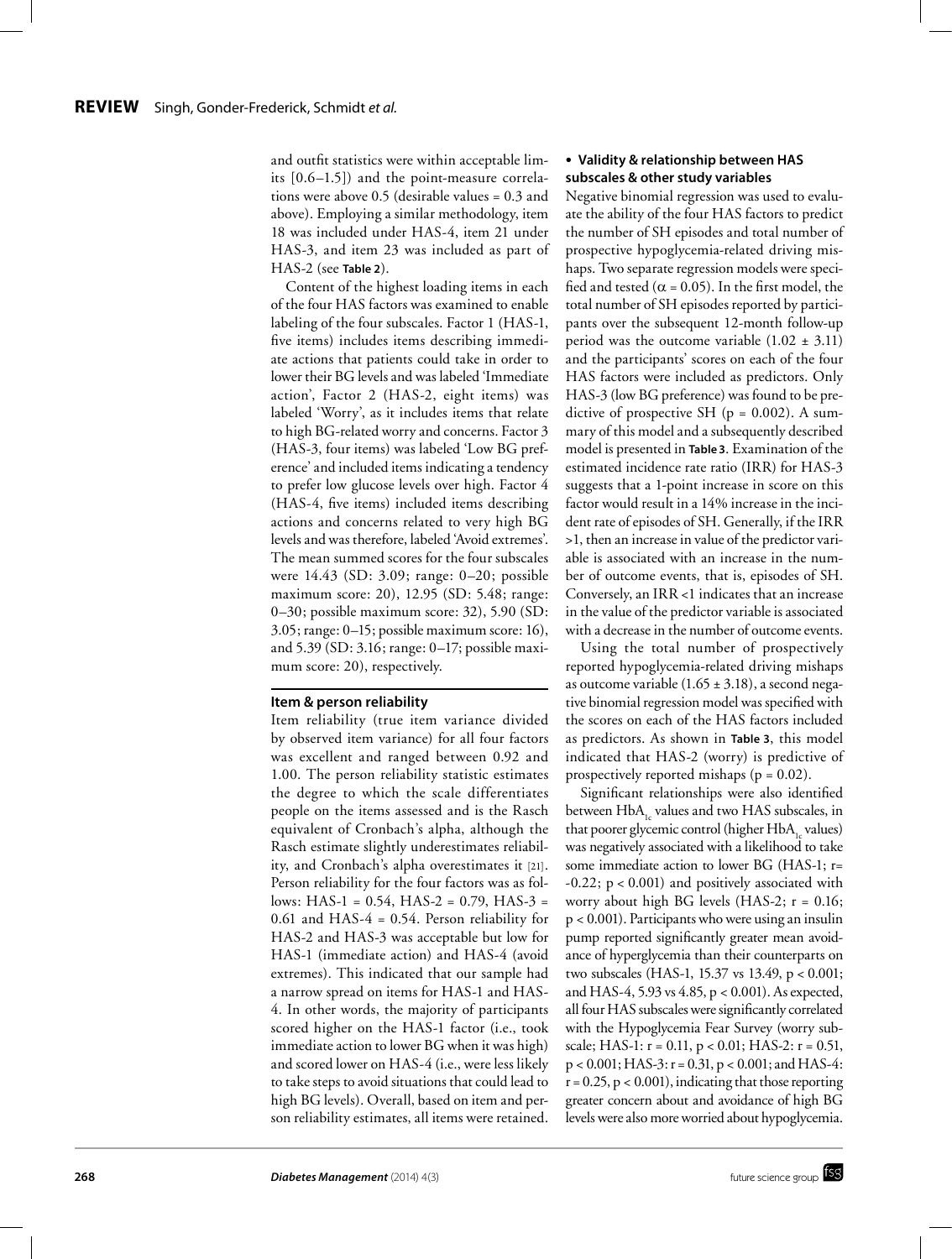| Table 3. Summary of three negative binomial regression models predicting the number of<br>severe hypoglycemic episodes or driving mishaps prospectively and retrospectively. |           |                                                                                                                                |           |         |         |  |  |  |  |
|------------------------------------------------------------------------------------------------------------------------------------------------------------------------------|-----------|--------------------------------------------------------------------------------------------------------------------------------|-----------|---------|---------|--|--|--|--|
| Model                                                                                                                                                                        | Predictor | <b>IRRexp (coefficient)</b>                                                                                                    | <b>SE</b> | z       | p-value |  |  |  |  |
| SH episodes                                                                                                                                                                  |           |                                                                                                                                |           |         |         |  |  |  |  |
| Prospective                                                                                                                                                                  | Constant  | 0.42                                                                                                                           | 0.28      | $-3.10$ | 0.002   |  |  |  |  |
|                                                                                                                                                                              | $HAS-3^+$ | 1.14                                                                                                                           | 0.04      | $-3.10$ | 0.002   |  |  |  |  |
| Driving mishaps                                                                                                                                                              |           |                                                                                                                                |           |         |         |  |  |  |  |
| Prospective                                                                                                                                                                  | Constant  | 1.01                                                                                                                           | 0.22      | 0.04    | 0.97    |  |  |  |  |
|                                                                                                                                                                              | $HAS-2^+$ | 1.04                                                                                                                           | 0.02      | 2.38    | 0.02    |  |  |  |  |
| <sup>+</sup> HAS-3: Low-BG preference.<br>*HAS-2: Worry.                                                                                                                     |           | HAS: Hyperglycemia Avoidance Scale; IRR: Incidence rate ratio; SE: Standard error; SH: Severe hypoglycemia; z: Test statistic. |           |         |         |  |  |  |  |

**Discussion**

We have described the development of a new instrument to quantify the extent of hyperglycemia avoidance in people with T1D and have provided preliminary data to support this scale as a reliable and a valid measure. Factor analysis of the HAS produced four subscales. Although person reliability indices were low for two of the four subscales (HAS-1 and HAS-4), item reliability indices were excellent for all the four HAS subscales. Therefore, all four subscale item sets were retained. Several findings supported the construct validity of the HAS. The 'worry' subscale of the Hypoglycemia Fear Survey was significantly correlated with all HAS subscales, but most strongly related to the worry subscale, indicating that some T1D patients may have general underlying anxiety regarding extreme BG levels (both high and low). Previous studies have found a relationship between fear of hypoglycemia and trait anxiety [10], which may also be associated with fear of hyperglycemia. In addition, it could be that some patients who avoid high BG levels and aim to keep BG levels low are aware that they are at increased risk of a hypoglycemia episode if they are not extremely careful. This may add to their general anxiety about extreme BG levels. Future studies could examine the relationship between general anxiety measures and the HAS scale. It could be that people with diabetes who have extreme anxieties relating to both high and low BG levels are generally more anxious overall.

In support of the construct validity of the HAS measures, HAS-3 (low BG preference) significantly predicted prospective episodes of SH. Therefore, people with diabetes who preferred to keep their BG levels on the lower end were, as expected, more likely to experience episodes of SH in the future. A general underlying worry about high BG levels (HAS-2) was a significant indicator of prospective hypoglycemia-related driving mishaps. This emphasizes that people with a general fear or concern about being in poor control may be motivated to maintain lower BG levels, which can have adverse effects on their daily activities including driving. Relationships between the HAS subscales and HbA, values indicated that participants reporting poorer glycemic control were less likely to take quick action to lower their BG levels (HAS-1) but were more likely to worry about their high BG levels (HAS-2). This may indicate that worry about hyperglycemia, as measured by the HAS, may for some individuals reflect a reality-based concern about their poor BG control and risk for complications. Similarly, fear of hypoglycemia, as measured by the Hypoglycemia Fear Survey, can be associated with an individual's history or risk of episodes of SH [11]. Frequent daily BG monitoring is often recommended for people using insulin pumps, who also have more flexibility in insulin dosing. Therefore, pump users are more likely to be aware of when their BG is high and this information may subsequently encourage them to take steps to lower it. Based on this, it was not surprising to find that participants using pumps were more likely to take immediate action to lower their BG when high (HAS-1) and indicated greater motivation to avoid high BG levels (HAS-4) compared with the pump non-users.

The study sample was recruited by advertising across various mediums including print and radio. It is therefore difficult to estimate the number of people approached for participation to assess how many potential participants declined the study. Our specific study sample included mainly white, non-Hispanic people with diabetes who were relatively well educated. These factors limit generalization of results to other populations with diabetes including minorities, less-educated patients and those whose diabetes diagnosis is more recent than the current sample. We encourage further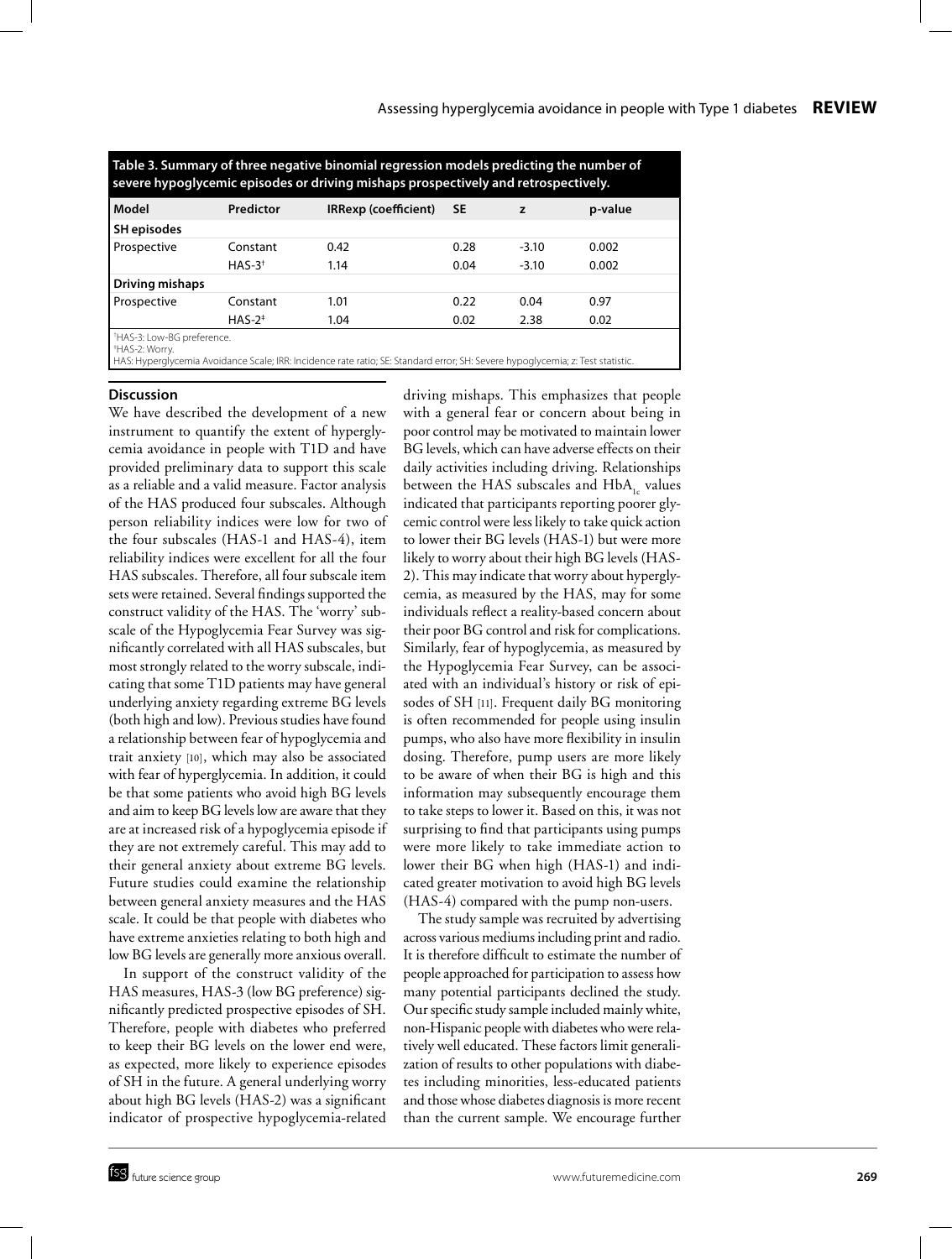research to evaluate the suitability of this measure for people with diabetes from other diverse groups, people with Type 2 diabetes and adolescents with diabetes. Furthermore, we do not yet have longitudinal data to determine test–retest reliability of the HAS, or its sensitivity to clinical interventions. As part of our future research endeavors, we will aim to collect these data to understand the instrument's usefulness in detecting change in patients over time.

The HAS shows promising psychometric properties and indicates useful clinical implications. Healthcare professionals could keep track of patients' HAS scores over time to check for any abnormal anxieties surrounding high BG levels (e.g., patient scoring 3 or 4 on the majority of items). Some anxiety for high BG is almost expected in people with diabetes given the general focus of clinicians and diabetes care experts on avoiding complications related to hyperglycemia. However, using HAS could allow healthcare professionals to intervene and help patients who indicate extreme avoidance of high BG levels. Efforts could be made to better understand what drives these patients' extreme fear for hyperglycemia followed by steps to help patients normalize their anxieties and concerns. HAS-3 (low BG preference) significantly predicted prospective episodes of SH. Therefore, in a clinic setting, patients who score high on the HAS-3 subscale could be educated on the risks of SH and the need to keep BG levels within a normal range. Further studies would need to be conducted to obtain normative data on HAS scores across different patient populations that can potentially be used to guide clinical interpretations. However, current findings demonstrate four subscales that could have important clinical implications.

To the best of our knowledge, the HAS is the only measure that evaluates both affective and behavioral aspects of hyperglycemia avoidance in people with T1D. The only instrument assessing a related construct [24] measures negative emotional responses to BG monitoring when reading results are high.

#### **Conclusion & future perspective**

Some adaptive fear and anxiety about high BG levels is certainly normal in diabetes, and some concern and/or fear of high BG is almost necessary to motivate diabetes patients to try to keep BG levels within a clinically desirable range. However, our data suggest that it could be beneficial to identify patients with extreme levels of anxiety and behaviors to avoid high BG. Excessive avoidance can potentially impair diabetes management and adjustment in Type 1 patients by increasing their risk for hypoglycemia. Concerns over hyperglycemia may even be expressed as an inverted-U function, where less than adequate concerns may contribute to elevated BG levels while excessive fear could lead to dangerously low BG levels. Future studies could explore whether patients with moderate fear of high BG levels manage their diabetes better (both clinically and psychologically) compared with patients with little or very high fear of hyperglycemia. It would also be useful to examine relationships between the HAS and other measures that evaluate trait anxiety. It could be that general anxiety measures assessing trait anxiety overlap with the HAS to some extent, indicating that patients who have excessive worries and concerns surrounding high BG levels also show high anxiety more generally. However, given that the HAS includes items that are specific to high BG levels, it is expected to highlight opportunities for intervention more appropriately.

The development and use of the HAS is another step forward to better understand the complex interplay of patients' beliefs and behaviors that influence the management of their BG levels. Using the HAS together with measures assessing fear of hypoglycemia, such as the HFS-II [11], may help in identifying psychological and behavioral factors contributing to poor diabetes control.

#### **Author contributions**

*H Singh researched data, wrote/edited the manuscript, contributed to discussion. L Gonder-Frederick reviewed data analysis, reviewed/edited the manuscript, contributed to discussion. K Schmidt researched data, reviewed/edited the manuscript, contributed to discussion. D Ford researched data, reviewed/edited the manuscript. KA Vajda researched data. J Hawley researched data, reviewed/edited the manuscript. D Cox reviewed data analysis, reviewed/ edited the manuscript, contributed to discussion.*

#### **Financial & competing interests disclosure**

*This research was supported by NIH grant R01DK28288. The authors have no other relevant affiliations or financial involvement with any organization or entity with a financial interest in or financial conflict with the subject matter or materials discussed in the manuscript apart from those disclosed.*

*No writing assistance was utilized in the production of this manuscript.*